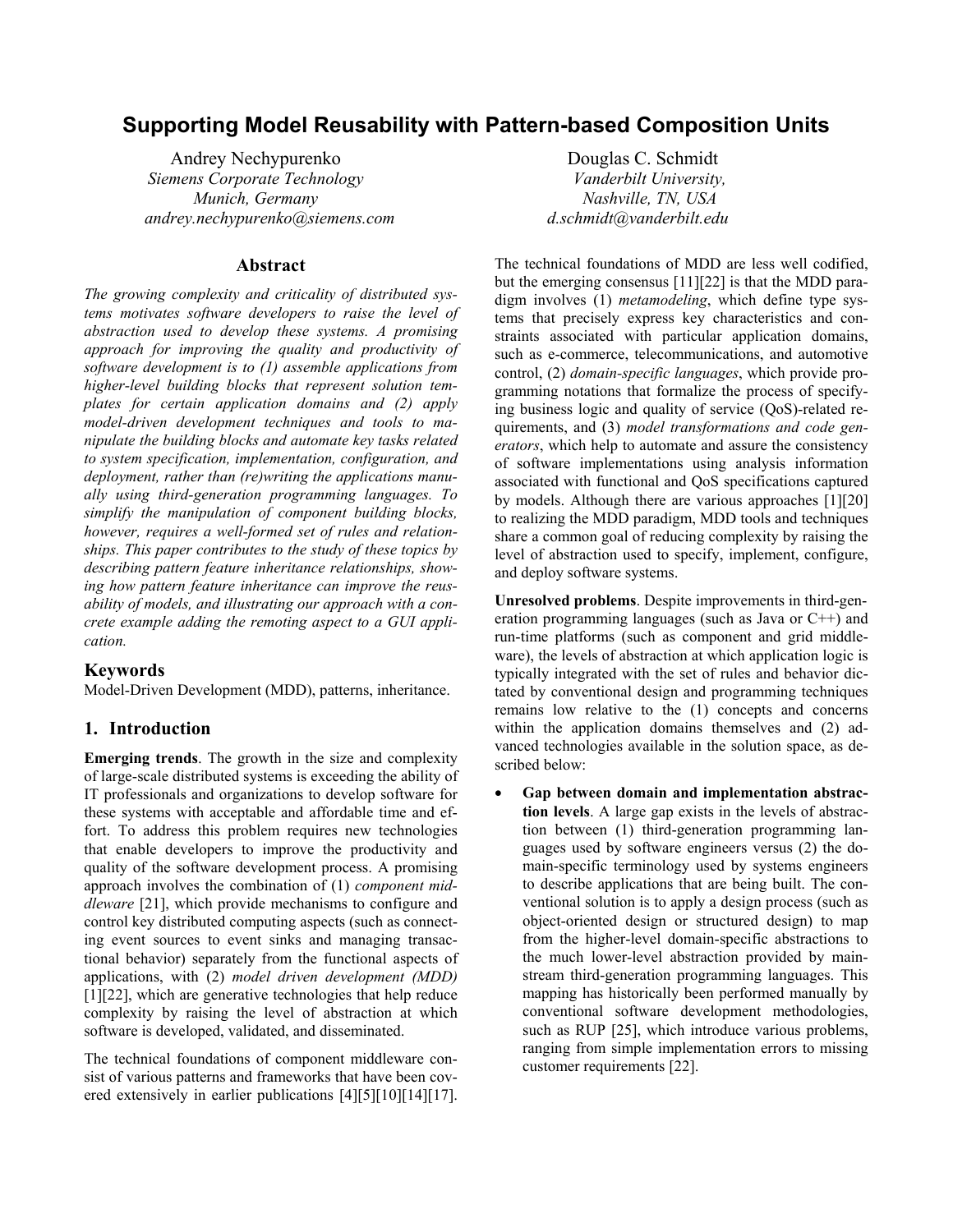• **Gap between state-of-the-art and state-of-the-practice**. Another gap exists between the levels of abstraction and composition that represent (1) the state-of-theart in software engineering R&D versus (2) the stateof-the-practice applied by most developers. In particular, third-generation languages do not intuitively reflect the concepts used by cutting-edge software researchers and developers [\[9\],](#page-7-10) who increasingly express their system architectures and designs using languages and tools that directly support higher-level concerns, such as persistence, remoting, and synchronization.

Both these gaps can be narrowed by introducing intermediate abstraction layers that reduce the distance between problem domain abstractions and available solution domain abstractions. As discussed in [\[22\],](#page-7-1) this approach motivates the development of generative MDD technologies that create families of domain-specific languages (DSLs). These DSLs can then be applied to express domain-specific problems more effectively and intuitively than general-purpose third-generation programming languages, thereby enhancing software productivity and quality.

Despite the promising benefits of MDD, however, other unresolved problems remain due to the fact that models of distributed systems can themselves be large and complex as applications grow in size and scope. In particular, it is hard to change and maintain models using conventional Model-Driven Architecture (MDA) techniques [\[1\]](#page-7-0)[\[20\].](#page-7-8) which provide only a slightly higher level of abstraction and platform-independence than third-generation programming languages, such as C++ or Java. As a result, the gap between expressing problems in the domain space and representing them in the solution space remains too large.

Solution approach  $\Rightarrow$  Compose software systems from **higher-level building blocks that are solution templates for certain problems.** In previous work [\[2\]](#page-7-11)[\[3\]](#page-7-12) we motivated the need for higher-level MDD abstractions that combine patterns, component middleware, and aspect-oriented software development (AOSD) techniques [13] to

- Resolve recurring distributed system development problems so they have fewer dependencies on platform-specific details, such as communication protocols, object models, and threading models, and
- Automate key system evolution tasks, such as implementing new customer requirements, refactoring certain parts of the system, and migrating to the newer versions (or versions from other vendors) of libraries and middleware used for development.

Our previous work, however, does not show how the pattern-based composition of different aspects and models could be implemented in component-based systems. This paper therefore explores another point in the solution space: *illustrating a new design and problem decomposi-* *tion approach that applies patterns for modeling different aspects of distributed systems to simplify model transformations and code generators for component-based systems*. In particular, we investigate the relationships between patterns that can improve their substitutability and composability, thereby contributing to methodologies that can be applied to manipulate role-based solution templates as first class system composition units. We introduce the concept of *pattern feature inheritance relationships* and use a concrete example to illustrate the benefits of using the substitutability property of feature inheritance. It is our position that formalizing sets of composition and manipulation rules will enable greater automation of key modeling and code generation concerns that are hard to handle with conventional MDD technologies.

**Paper organization**. The remainder of this paper is organized as following: Section 2 describes how feature inheritance relationships between patterns help to support variability without degrading software symmetry [\[26\]](#page-7-13)[\[27\];](#page-7-14) Section 3 examines a concrete example that illustrates the applicability of concepts presented in Section 2 to solve the problems outlined in Section 1; Section 4 compares our approach with related work; and Section 5 presents concluding remarks and outlines future work.

## **2. Pattern Inheritance as a Key Mechanism to Encapsulate Variability and Improve Reusability**

To manage software development effort and enhance software productivity and quality, the IT industry is continually trying to improve reusability and localize the impact of variability found in product families [\[8\].](#page-7-15) The paradigms developed over the past 3-4 decades range from functional decomposition to object-oriented decomposition and recently aspect-oriented decomposition [\[6\]](#page-7-16)[\[13\].](#page-7-17) Each paradigm prescribes a methodology for modularizing different dimensions of software systems. A theme that increasingly pervades all these software development paradigms is *patterns* [\[12\]](#page-7-18)[\[10\]\[](#page-7-4)[14\],](#page-7-5) which are technology-independent, role-based descriptions of common ways to resolve key forces associated with recurring problems encountered when developing software.

Based on our experience developing and applying patternbased [\[10\]](#page-7-4)[\[12\]](#page-7-18)[\[14\]](#page-7-5) frameworks [\[4\]](#page-7-2)[\[5\]](#page-7-3) and middleware platforms [\[16\]](#page-7-19)[\[17\]](#page-7-6) for distributed systems over the past two decades, we believe that patterns are a valuable addition to the portfolio of higher-level system building blocks available to software developers. To enable patterns to become first-class citizens in MDD environments, it is necessary to define a set of composition rules and express relationships between patterns precisely. As discussed in [\[26\],](#page-7-13) it is possible to substitute implementation artifacts that have inheritance relationships without affecting key properties of an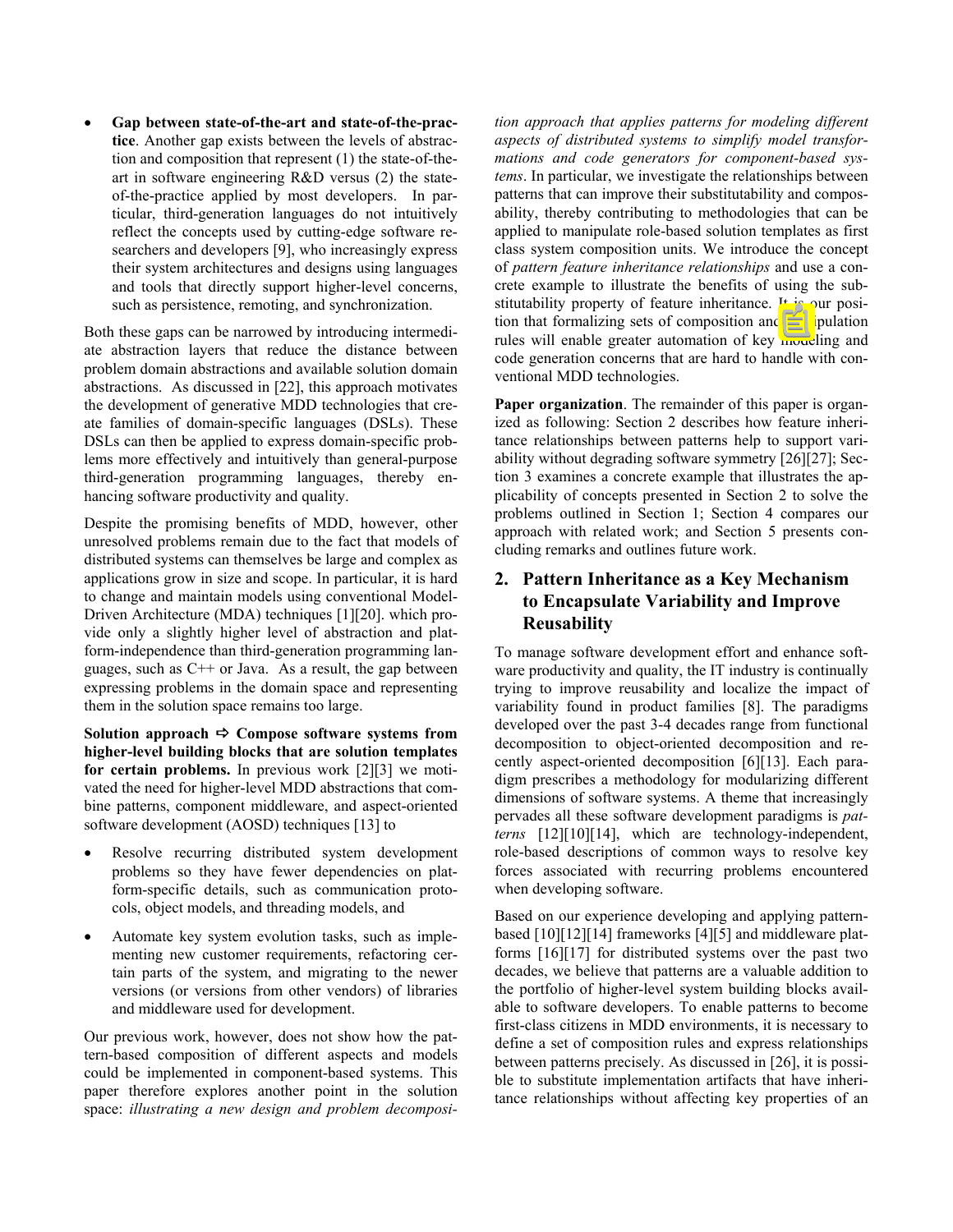entire system. This type of transformation can be treated as a *symmetry* [29], which is a special type of model transformation that [prese](#page-7-20)rves the key properties of a model. Examples of model properties include *persistence*, which is the ability to read/write the state of an object to persistent storage and *remoting*, which is the ability to communicate with other system components over a network.

Coplien and Zhao [\[26\]](#page-7-13) describe how object-oriented inheritance can also be treated as a symmetrical transformation because it preserves key behavioral aspects defined by base class. In turn, the concept of pattern feature inheritance introduced in this paper also preserves the key properties of the base pattern, so that substituting derived patterns provide variability without changing key system properties. This section describes how feature inheritance relationships between patterns help to support variability without degrading software symmetry. In particular, we treat transformation and inheritance as enabling mechanisms to simplify the substitution of certain system components without affecting other key system properties. These mechanisms also make it easier to handle the variabilities that are often encountered when developing MDD tools to support product-line architectures.

### <span id="page-2-0"></span>**2.1 Handling Variability via Inheritance**

Inheritance is a powerful mechanism for shielding certain parts of applications from side-effects caused by the need to customize certain functional aspects. To illustrate inheritance, consider the following classical Observer pattern [\[12\]](#page-7-18) example shown in Figure 1. In this example, the **Subject** class is shielded from the variability introduced by different implementations of the **Observer** interface. The enabling mechanism in this case is *inheritance*, which in accordance to the Liskov Substitutability Principe (LSP) [\[7\]](#page-7-21) allows **Observable** to work uniformly with all **Observer** subclasses, such as **Notifier** and **Logger**.

It would be nice to achieve the same level of substitutability with pattern-based building blocks. To achieve this functionality, therefore, we need to identify similar relationships between patterns. These relationships, in turn, should be used to facilitate the development of MDD tools that can automate pattern manipulation tasks and support the level of substitutability and transformation needed to address the challenges presented in Section 1.

## **2.2 Inheritance Relationships between Patterns**

To explore the value of expressing inheritance relationships between patterns, we will examine the following set of patterns:

**Observer** [12], which defines a one-to-many dependency between objects so that when one object changes state, all its dependents are notified and updated automatically.

- **Reactor** [\[10\],](#page-7-4) allows event-driven applications to demultiplex and dispatch service requests that are delivered to an application from one or more clients.
- **Interceptor** [\[10\],](#page-7-4) which allows services to be added transparently to a framework and triggered automatically when certain events occur.



**Figure 1. Observer Pattern Structure** 

There are common roles and responsibilities that cross-cut these patterns, e.g., there are certain events that can occur in a system, certain entities that need to be notified when such events occur, and certain ways these entities can express their desire to handle certain events by registering their interest. While this description characterizes the Observer pattern, it does not mean that Reactor and Interceptor are simply different variants of Observer since each pattern has different forces and goals. Yet there are also similarities that stem from the fact that these patterns share a higher-level relationship than just "different variants of Observer." We contend that this relationship can be represented by *feature inheritance*.

To explore feature inheritance relationships between patterns more concretely, consider again the Observer example presented in Section [2.1.](#page-2-0) The **Notifier** and **Logger** subclasses have different functionality and goals, i.e., notify users via a pop-up window and an output trace record, respectively, but they still conform to the "is a" relationship to the **Observer** base class. There are similar relationships for the Observer, Interceptor, and Reactor patterns, as shown in Figure 2.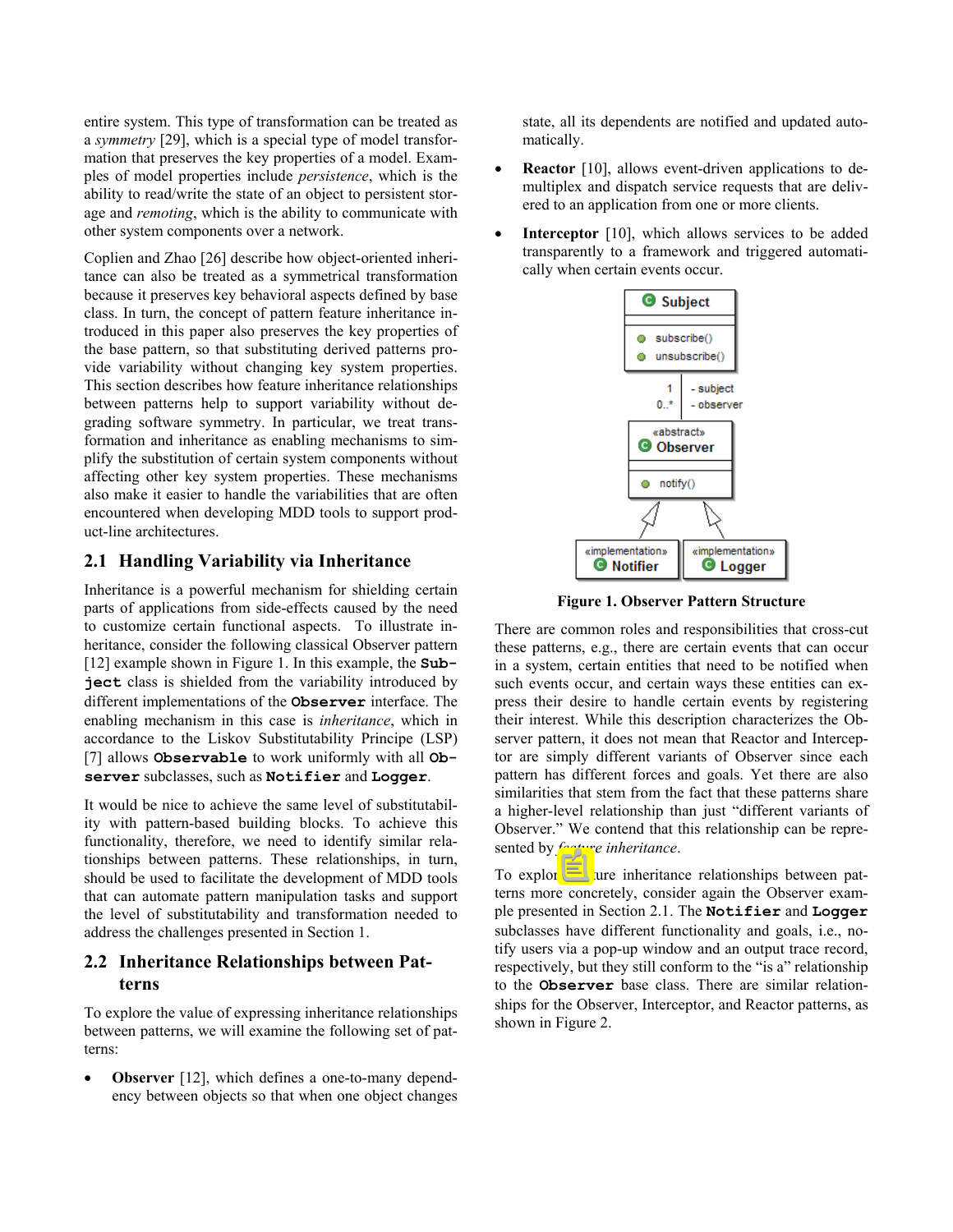

**Figure 2. Relationships between Patterns** 

The pattern feature inheritance tree shown in Figure 2 defines the relationships between four patterns. At the root of the hierarchy is the **Callback** pattern [30], which defines the basic feature – control inversion – used by all the related patterns. In the **Observer** pattern, all registered **Observers** are called back by a registered **Subject**. Likewise, for the Reactor and Interceptor patterns the registered **Event Handlers** and **Interceptors** are called back, respectively, when the certain triggering conditions occur.

Despite the similarities between these four patterns, there are also some differences that bear mentioning because they motivate the **Observer** pattern as a basis for the set of related patterns and allow a cleaner connection between the patterns at Figure 2. In particular, a key difference between the Reactor and Interceptor patterns is the *event source*. The Reactor's event source is a demultiplexor, such as the **select()** or **WaitForMultipleObjects()** system calls, whereas the Interceptor's event source is an incoming control flow, such as callback method invocation by CORBA Portable Interceptors [28] that are triggered during the remote invocation request/response flow. There is, however, no such role as *event source* in classical Observer pattern description – instead, that role is merged with the *subject* role. We therefore suggest the Observer pattern be extended, as shown in Figure 3.

The new **EventSource** role shown in Figure 3 is responsible for monitoring possible condition changes and then initiating a notification propagation mechanism by triggering the **Subject** implementation, e.g., by invoking the **triggerUpdates()** method on the **Subject**. Introducing the **EventSource** role allows a cleaner separation of responsibilities for the Observer pattern. Moreover, compared with the previous approach shown in Figure 1, the **Subject** role is now only responsible for maintaining observers list and iterating over this list when notifications are propagated.



**Figure 3. Extending the Observer Pattern with the Event Source Role** 

To illustrate different implementations of the **Event-Source** role, the following cases could be considered:

- Different implementations of **EventSource**, e.g., example the family of different reactors, such as the **ACE\_Select\_Reactor**, **ACE\_WFMO\_Reactor**, and **ACE** Dev Poll Reactor [\[5\].](#page-7-3)
- A GUI event loop, which typically blocks on an OS demultiplexer, such as **select()** or **WaitForMultipleObjects()**, to detect incoming events (e.g., a mouse click) and then dispatch this event to the corresponding handlers (e.g., a button) , which in turn notifies observers about a change in state (e.g., button down).
- Hardware interrupt handlers can also be considered as event sources, which typically delegate event processing to observers in the OS kernel.

The Visitor pattern [\[12\]](#page-7-18) could be also viewed as inheriting from Observer, where the event source is the traversing algorithm visiting various concrete nodes. For example, the Boost Graph Library (BGL) uses Observer pattern terminology (notify) for their generic visitor implementations of graph traversing algorithms [\[19\].](#page-7-22)

We have identified other examples of inheritance relationships between patterns, as shown in Figure 4, which illustrates the set of patterns that solve similar problems using different methods.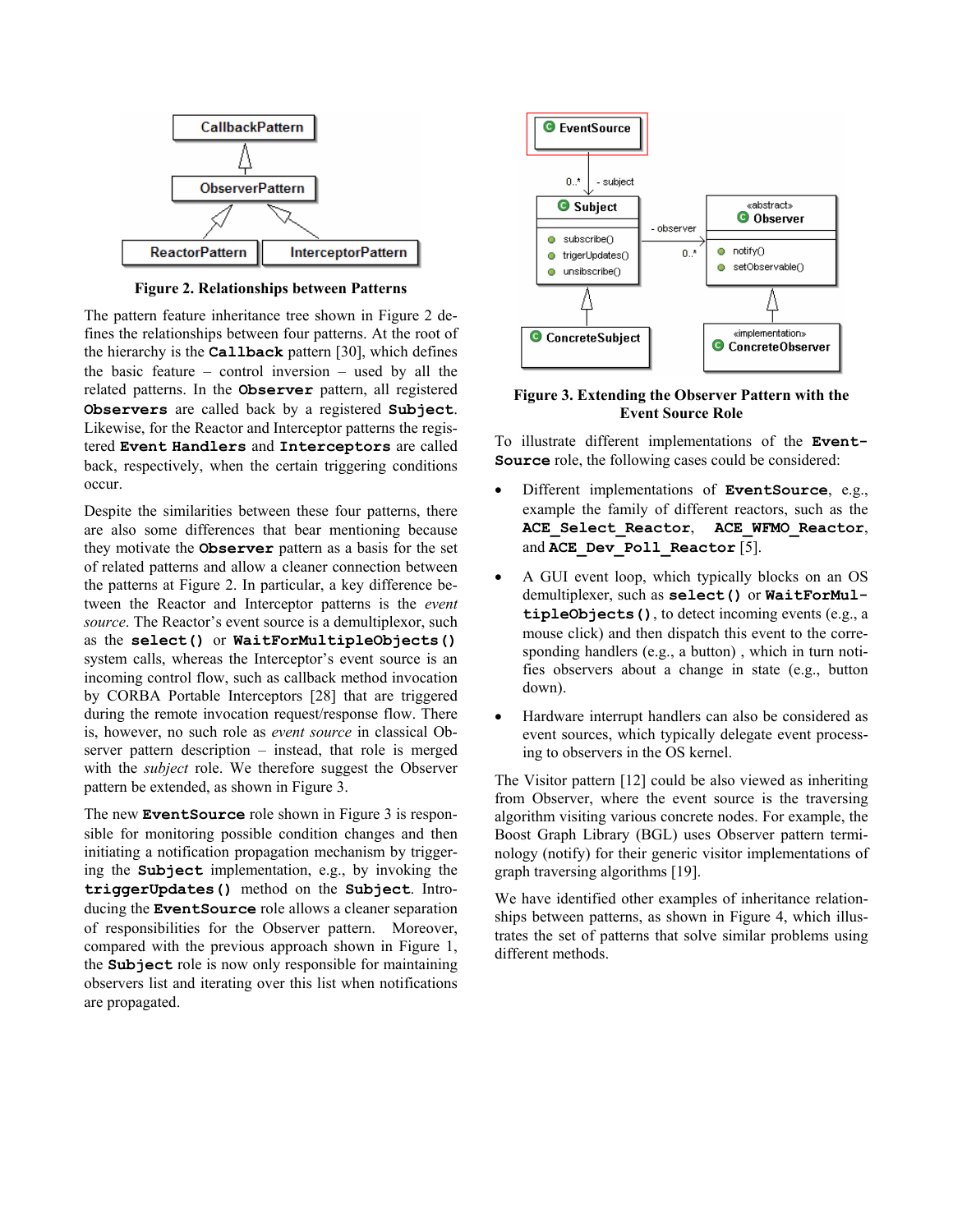

**Figure 4. Example of Inheritance Relationships Between Patterns** 

Despite differences in structure and intent, the core mechanism used by these patterns in Figure 4 is the indirection between two collaborating parties, which is why the **Indirection** pattern forms the root of this feature inheritance tree. The second level in the tree shows the **Remodularization** pattern, which enables collaboration between two objects even if a mismatch occurs between a provided interface and an interface expected by a collaborator. In turn, there are different circumstances and types of remodularization required in each concrete case, which is why the three other patterns in Figure 3 are specializations of the **Remodularization** pattern.

### **2.3 Applying Feature Inheritance in Practice**

Section 2.2 shows how feature inheritance relationships between concerns can be presented in the form of patterns or other role-based definitions. Using this concept, we can provide a powerful mechanism to encapsulate variability at a higher level of abstraction than is possible via third-generation programming languages. For example, we can encapsulate the impact of variability in the communication infrastructure (such as standard middleware or custom frameworks) on the rest of large-scale distributed systems.

The primary advantage of using feature inheritance in this manner is to systematically introduce changes to a system using roles defined by certain role-based solution descriptions. For example, if a developer wants to add a Visitor pattern implementation to the code, a wizard provided by an MDD tool could guide the user through the role mapping process to ensure that all roles defined by the Visitor pattern are mapped by the developer to the appropriate classes. The benefit of expressing feature inheritance relationships in this case is that after the mapping for the base pattern role is complete, subsequent substitutions of this pattern with concrete patterns can either be done automatically or semi-automatically (e.g., guided by wizards).

Figure 5 shows a high -level view of the complete model-<br>supports transformation without breaking symmetry. ing process described above.



**Figure 5. Concern-based Modeling Process** 

This figure shows how domain-specific models are used as an input for various modeling tools. Next, the set of predefined role-based solutions can be introduced by means of a role mapping step. Finally, after completing the role mapping process, platform-specific models can be generated, followed by a runnable application.

### **3. Remote Button Example**

This section presents a concrete example that further illustrates how the approach presented in Section 2 could be applied in practice.

## **3.1 Scenario**

Consider a standalone application that is based on the refactored Observer pattern shown in Figure 3. This application has a simple GUI in the form of dialog box with a single button. Pressing this button causes the invocation of a method that implements application-specific functionality. As shown in Figure 6, the button plays the **Subject** role in the Observer pattern and the application-specific class plays the **Observer** role (with the applicationspecific processing implemented in the **Observer**'s **notify()** method), and the GUI event processing loop plays the **EventSource** role.

Figure 6 also represents the mapping between roles defined by Observer pattern (i.e., **Subject**, **Observer**, and **EventSource**) and the application-specific classes (i.e., **Button** and the GUI event loop implementation). As a result of feature inheritance, the Observer pattern can be replaced with derived patterns without breaking the key functional properties of this example system, i.e., "business class should be notified whenever the button is pressed." This example illustrates how pattern feature inheritance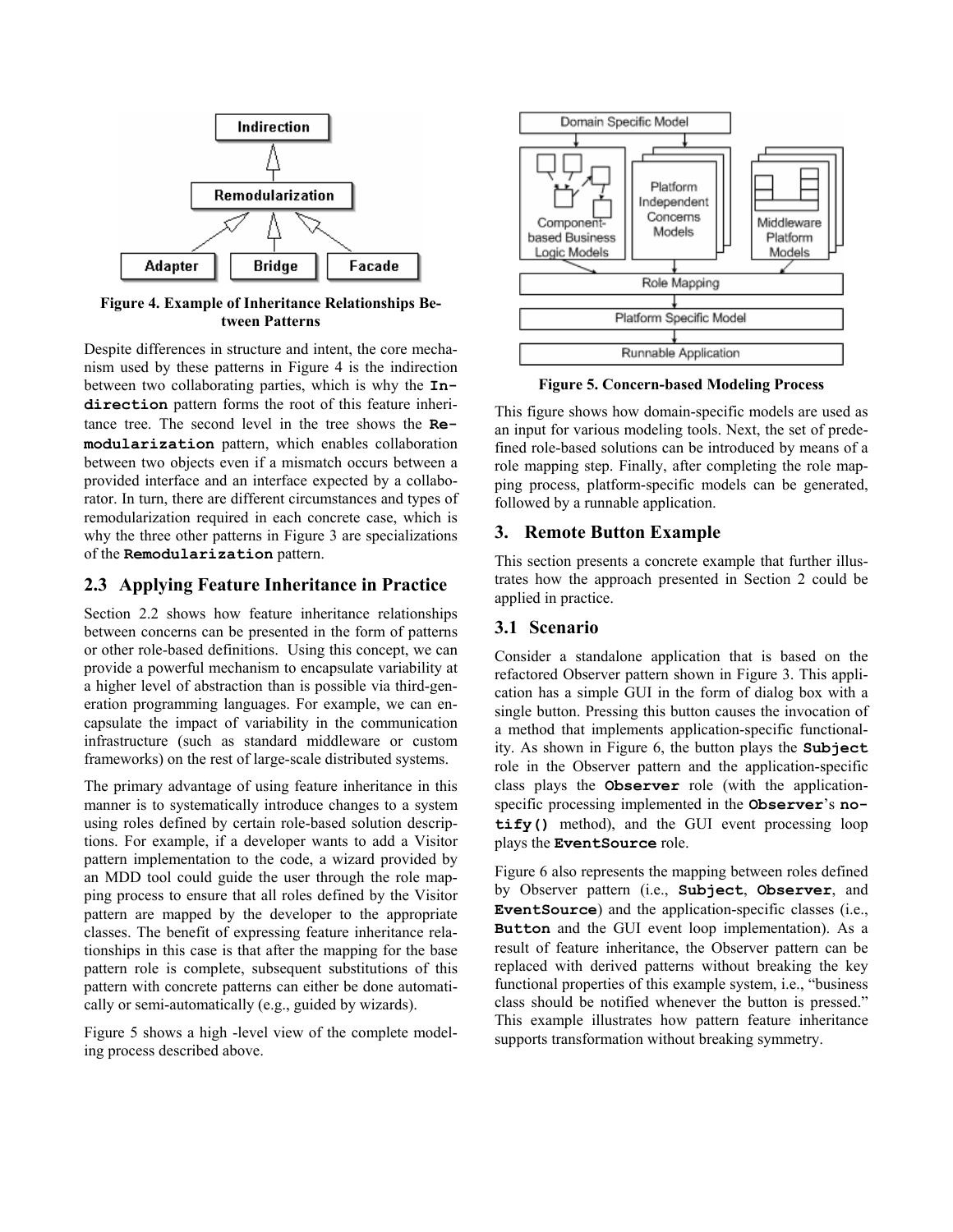

**Figure 6. GUI Example Structure** 

### **3.2 Introducing the Remoting Aspect**

The initial implementation of our GUI program shown in Section 3.1 was a standalone application. To work in a client/server environment, assume that the scenario's requirements change so that it is necessary to split this application in two parts that communicate across a network. The first part (i.e., the GUI client) will receive the push button event and then send this event over the network to the second part (i.e., the business server), which will then process this event the same way as in the initial scenario. After this substitution, sample GUI application will be split into two parts that communicate with each other across a network. We thus introduce the *remoting* aspect to the application, without changing key properties of the application, i.e., the **BusinessClass** will be notified when a button push event occurs.

We now analyze the impact of these changes on our initial application, in particular, on the server-side of the new client/server application. At one level, little has changed except for the event source, i.e., the source of the event notifications occurring in the system. In the standalone version, the event source was the GUI event loop that sent the mouse click notification to the standalone application. In the client/server configuration, conversely, the event source for the server-side will arrive from the network, i.e., the event source now is an OS demultiplexing, such as **select()** or **WaitFor-MultipleObjects()**.

#### Naturally, the **Reactor** pattern implementation is only part of the necessary interprocess communication (IPC) infrastructure. Introducing the remoting aspect for larger applications will therefore require more pattern implementations and associated aspects [\[17\].](#page-7-6) For the sake of clarity, however, this example assumes that the **Reactor** pattern

implementation provides sufficient functionality to support our simple IPC infrastructure.

## **3.3 Substituting Observer with Reactor**

Based on the discussion in Section 2.2, if the **Reactor** pattern inherits from the **Observer** pattern, we can substitute our Observer-based implementation with a Reactorbased implementation *without* affecting the business components, i.e., the **Button** and **BusinessClass** classes, which are written in terms of the **Observer** base class. The following list summarizes the steps made as a result of the substitution outlined above, focusing on the server-side modifications, which can be performed as follows:

- 1. Instead of running GUI event loop, the server needs to call the Reactor's **run\_event\_loop()** method, which will substitute the event source in the server application. Since this portion of the application is not part of the business logic and it will not require changes to application functionality, i.e., the implementation of Observer's **notify()** method by **BusinessClass** need not be changed.
- 2. The business logic implementation (i.e., the **Observer** role) contains registration logic (**subscribe()**) for events of interest. With the Reactorbased implementation the same step is required, i.e., event handlers should be registered with a reactor and need to pass an event mask that describes what types of events are of interest (e.g., the fact that there is data available in a socket). Once again, nothing should change in the application functionality.
- 3. The **Observer** (i.e., the event handler) will be notified by the reactor when there data is available in a socket registered with the reactor. After the reactor dispatches the handler, the handler can access the incoming data and perform the required processing steps.

Based on this analysis, it is clear that the processing steps for the original *application* functionality remain the same before and after adding the remoting aspect. In a larger example, it may also be desirable to devise a solution that affects as little of the *infrastructure* software as possible. The approach described above does not provide this level of transparency due to differences in the APIs used for various tasks, such as accessing the event attributes, which in the case of *GUI events* come from GUI toolkit supplied data structures associated with the event and in the case of *network events* come from a socket. There are ways to further enhance the solution to minimize code perturbation, including:

Using a patterns-oriented software library that is designed for composition and thus using uniform meth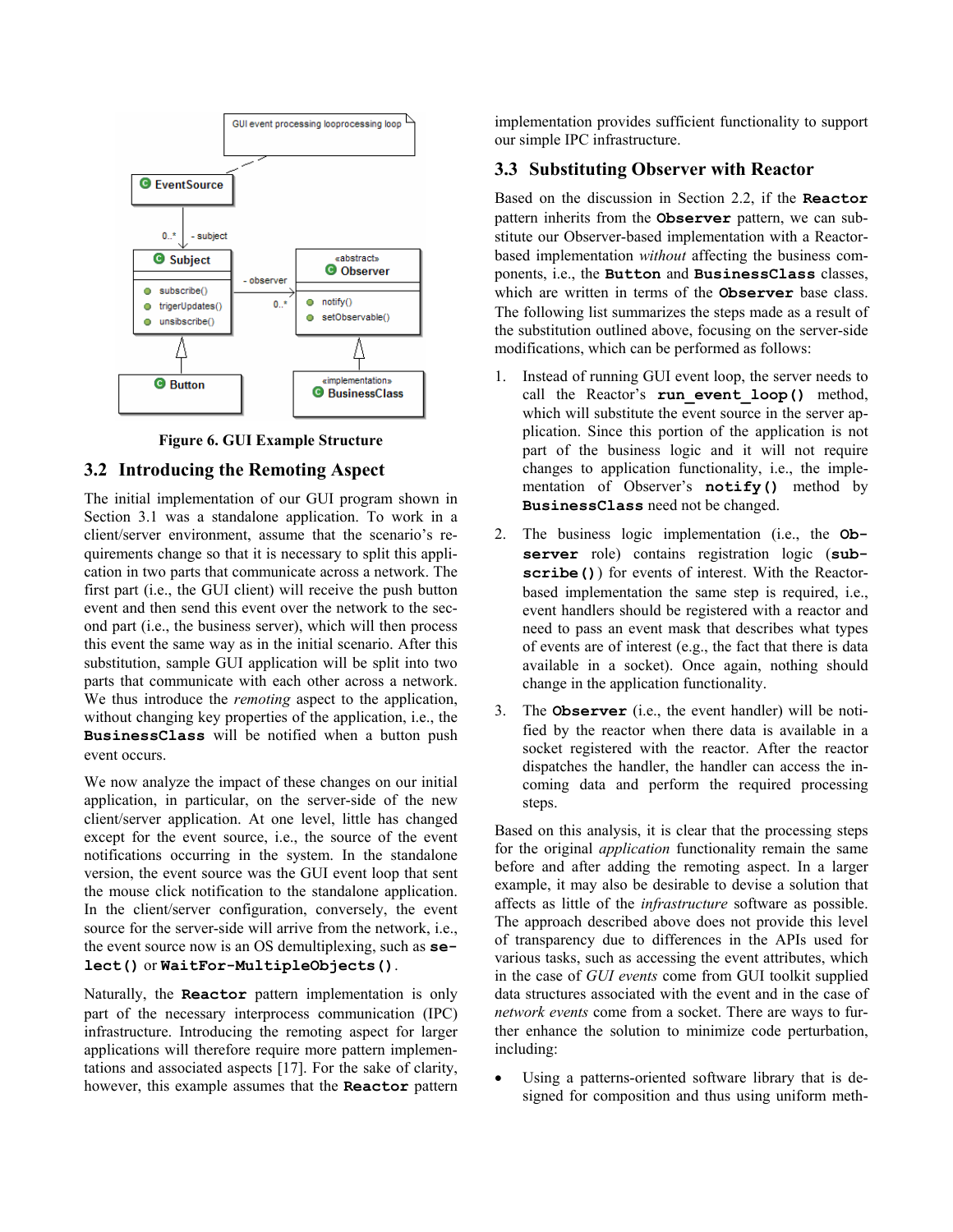ods for accessing notification information. For example, the ACE [4][5] and TAO [15, 16] middleware platforms coul[d be](#page-7-2) [ap](#page-7-3)plied to our example application to minimize infrastructure rework.

Remodularize the base code using aspect-oriented techniques. For example, [\[9\]](#page-7-10) proposes an approach that uses the notion of *collaboration interfaces* for remodularization of interfaces that were not designed to interact with each other initially.

We believe that the second approach is more flexible and will concentrate our future research work in this direction.

### **4. Related Work**

This section reviews work related to our approach.

Generative programming (GP) [23] is a type of program transformation concerned with designing and implementing software modules that can be combined to generate specialized and highly optimized systems fulfilling specific application requirements. The goals of GP are to (1) decrease the conceptual gap between program code and domain concepts (known as achieving high intentionality), (2) achieve high reusability and adaptability, (3) simplify managing many variants of a component, and (4) increase efficiency (both in space and execution time). GP typically concentrates on single classes that can be parameterized to achieve the required functionality. Despite the powerful customization mechanisms, GP approach generally still remain at the level of abstraction supported by thirdgeneration programming languages. In contrast, our approach focused on higher-level building blocks, such as patterns and domain-specific languages, which can be instantiated similar to the way that templates are parameterized in GP. Role-based descriptions of the solution could thus be treated as a type of template that spans multiple classes.

Aspect-oriented software development (AOSD) is a GP technology designed to more explicitly separate concerns in software development. AOSD techniques [13] make it possible to modularize crosscutting aspects of complex distributed systems. An aspect is a piece of code or higherlevel construct, such as implementation artifacts captured in an MDA platform-specific model (PSM), which describes a recurring property of a program that crosscuts the software application. In our approach, a role-based solution could represent either a crosscutting concern or a concern that could be modularized using OO techniques. In the case of crosscutting concerns, we need to implement model transformation to distribute the particular functionality over the application logic. This task is similar to the task typically performed by weavers in AOP.

Scope, Commonality, and Variability (SCV) analysis [24] is related work on domain engineering that focuses on

identifying common and variable properties of an application domain. SCV uses this information to guide decisions about where and how to address possible variability and where the more "static" implementation strategies could be used. Our approach supports SCV and makes it possible to capture commonality and variability at a level that is closer to the problem domain compared with third-generation programming languages. In addition, pattern feature inheritance provides a powerful mechanism to deal with variability at higher abstraction levels by enabling the substitution of pattern-based system building blocks, similar to the substitution at the class supported provided by inheritance in OO design and programming.

In [\[18\]](#page-7-23) the authors describe a role-based approach to forward and reverse-engineering to introduce or find pattern instances in existing code. Their approach is similar to what we suggesting in this paper. The main difference is that the feature inheritance relationships between patterns that we propose are designed to allow better substitution and composition at the model level.

## **5. Concluding Remarks**

This paper presents the novel approach to pattern classification and composition by introducing the feature inheritance relationships between patterns. We also demonstrate how patterns can be used as higher-level building blocks to support the introduction of new aspects without affecting the main application logic. This approach is possible because of relationships between patterns that are analogous with inheritance in OO programming languages.

The work described in this paper provides the conceptual foundation for a certain type of model transformation that preserves key properties of applications being developed. This type of transformation can be treated as a symmetrical transformation and used to allow better substitutability of model parts defined as role-based solution templates. Our work also enables the automation of role-mapping process by MDD tools based on feature inheritance relationships between patterns. Pattern feature inheritance is an example of symmetrical transformation that is important for the next generation of modeling tools, which need to manipulate higher-level building blocks, such patterns or other rolebased solutions.

The ultimate goal of our work is to create an Integrated Concern Manipulation Environment (ICME) [\[2\]](#page-7-11)[\[3\],](#page-7-12) which is an MDD toolsuite that allows manipulation (i.e., adding, removing, and specializing) different aspects of large-scale distributed software systems using higher level building blocks (such as patterns and aspect-oriented techniques) to merge these blocks unobtrusively with the application logic implementations. To provide such ICME manipulation functionality we need to determine how to formalize pattern composition rules. In the pattern literature, *forces*,